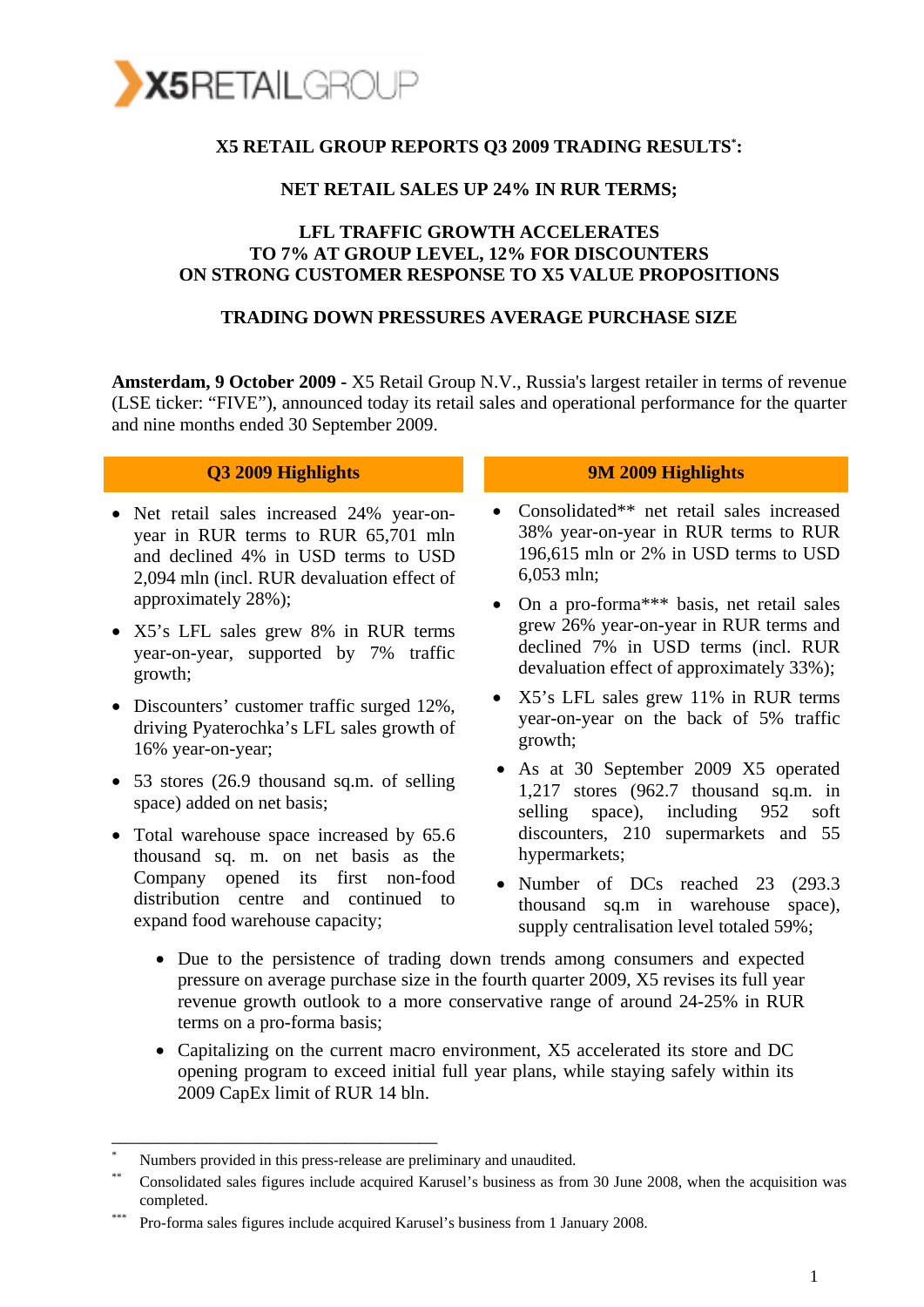

### **Lev Khasis**, X5 Retail Group CEO, commented:

*"X5 delivered another strong quarter of customer traffic growth in a tough economic environment. We continue to win market share and outperform the competition thanks to our 'close-to-the-customer' strategy and ability to hold down prices. Discounters delivered sectorleading performance, and hypermarkets began to show positive traffic trends in Moscow and St. Petersburg as we continue to build Karusel's brand with consumers.* 

*"We maintain strong confidence in X5's strategic execution and proven ability to generate customer traffic and open new stores according to plan. Russian consumer trends remain weak, however, due to high unemployment levels and diminished purchasing power. Trading down persists and we do not yet see signs of recovery in consumer behaviour. We expect these external factors to put further pressure on average purchase size and top line performance in the fourth quarter, which is the reason for our more conservative sales growth outlook. At the same time, the fourth quarter pre-holiday season will be critical to full year performance, and we are preparing for aggressive campaigns to drive sales and do our utmost to meet initial growth targets.* 

*"Despite current macro weakness, we are optimistic about the Russian retail sector and X5's prospects, and expect that our constant investment in customer loyalty during hard times will more than pay back when recovery begins. We are encouraged by the Rosstat consumer confidence index for the third quarter of 2009, which indicates that a growing number of Russians believe the economy will improve next year."* 

## **Net Retail Sales\* Performance**

X5 net retail sales for the third quarter of 2009 reached RUR 65,701 mln or USD 2,094 mln, an increase of 24% in RUR terms and a decline of 4% in USD terms. This translates into nine month net retail sales growth of 26% in RUR and a decline of 7% in USD.

|                               |          |                | % change    |           |          | % change    |
|-------------------------------|----------|----------------|-------------|-----------|----------|-------------|
| USD mln                       | O3 2009  | <b>O3 2008</b> | $v$ -0- $v$ | 9M 2009   | 9M 2008  | $y - 0 - y$ |
| <b>Hypermarkets</b>           | 418.4    | 406.9          | 3%          | 1,166.3   | 1,229.0  | (5%)        |
| Supermarkets                  | 530.6    | 657.9          | (19%)       | 1,644.4   | 1,992.8  | (17%)       |
| <b>Soft Discounters</b>       | 1,145.2  | 1,112.2        | 3%          | 3,242.5   | 3,256.9  | 0%          |
| <b>Total Net Retail Sales</b> | 2,094.2  | 2,177.0        | (4%)        | 6,053.2   | 6,478.7  | (7%)        |
|                               |          |                |             |           |          |             |
|                               |          |                | % change    |           |          | % change    |
| <b>RUR</b> mln                |          |                | $v$ -0- $v$ |           |          | $y - 0 - y$ |
| <b>Hypermarkets</b>           | 13,151.9 | 9.867.2        | 33%         | 37,882.8  | 29,551.7 | 28%         |
| Supermarkets                  | 16,582.3 | 15,955.1       | 4%          | 53,411.2  | 47,917.5 | $11\%$      |
| <b>Soft Discounters</b>       | 35,966.5 | 26,961.6       | 33%         | 105,321.1 | 78.313.0 | 34%         |
|                               |          |                |             |           |          |             |

#### *Net Retail Sales Dynamics by Format (pro-forma)*

\_\_\_\_\_\_\_\_\_\_\_\_\_\_\_\_\_\_\_\_\_\_\_\_\_\_\_\_\_\_\_\_\_\_\_\_\_\_\_\_\_

<sup>\*</sup> Net retail sales represent revenue from operations of X5 managed stores excluding VAT. This number differs from total net sales, which also includes revenue from franchisees (royalty payments) and other revenue. The total net sales figure will be reported along with the Q3 and 9M 2009 financial results.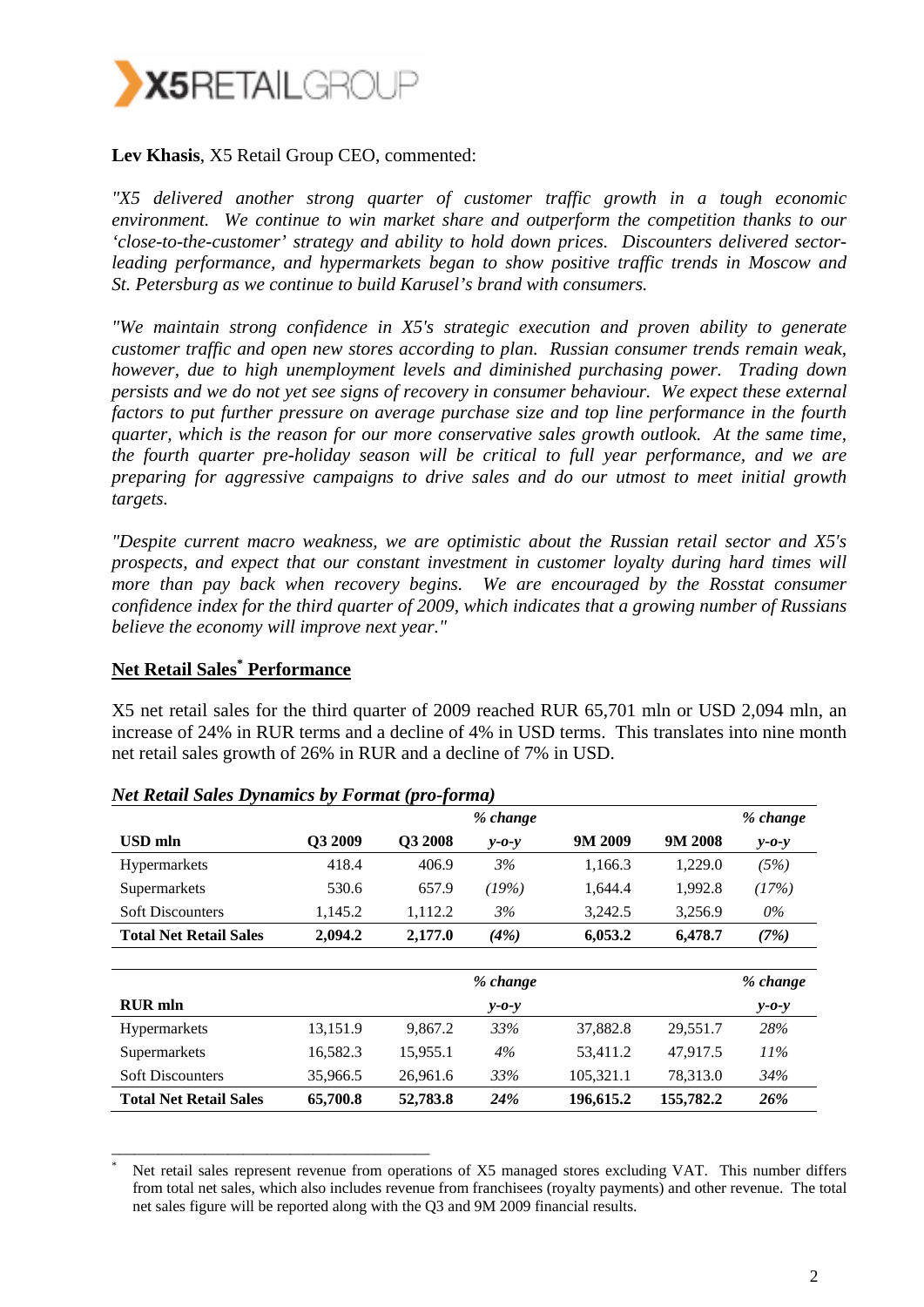

# **Gross Retail Sales\* Analysis**

| Like-For-Like <sup>**</sup> Store Performance (see Appendix I for detailed LFL performance) |  |  |
|---------------------------------------------------------------------------------------------|--|--|
|                                                                                             |  |  |

|                                                       |                    | Q3 2009                   |              |                           | 9M 2009                   |           |
|-------------------------------------------------------|--------------------|---------------------------|--------------|---------------------------|---------------------------|-----------|
| <b>Based on RUR-denominated</b><br>gross retail sales | Total<br>LFL, $\%$ | Traffic,<br>$\frac{0}{0}$ | Basket, %    | <b>Total</b><br>LFL, $\%$ | Traffic,<br>$\frac{0}{0}$ | Basket, % |
| <b>Hypermarkets</b>                                   |                    | $\overline{\phantom{a}}$  |              |                           | $\mathbf{I}$              |           |
| Supermarkets                                          | (4)                | (3.                       | $\mathbf{I}$ |                           | 3)                        |           |
| <b>Soft Discounters</b>                               | 16                 | 12                        | 4            |                           | 10                        |           |
| <b>X5 Retail Group Total</b>                          |                    |                           |              |                           |                           |           |

|                                                       |                   | Q3 2009         |                          |           | 9M 2009                |                           |
|-------------------------------------------------------|-------------------|-----------------|--------------------------|-----------|------------------------|---------------------------|
| <b>Based on RUR-denominated</b><br>gross retail sales | LFL,<br>%         | Expansion,<br>% | <b>Total</b><br>change % | LFL,<br>% | <i>Expansion,</i><br>% | <b>T</b> otal<br>change % |
| Hypermarkets                                          |                   | 26              | 33                       |           | 21                     | 28                        |
| Supermarkets                                          | $\left( 4\right)$ | 8               | 4                        |           | 9                      | 11                        |
| <b>Soft Discounters</b>                               | 16                | 17              | 33                       | 17        | 18                     | 35                        |
| <b>Total Gross Retail Sales</b>                       |                   | 16              | 24                       | 11        | 15                     | 26                        |
| <b>FX</b> Effect                                      |                   |                 | (28)                     |           |                        | (33)                      |
| Total change %, incl. FX                              |                   |                 | (4)                      |           |                        | (7)                       |

#### *Gross Retail Sales Dynamics*

The Company's total LFL sales in the third quarter 2009 increased 8% in RUR terms, driven by a 7% increase in customer traffic and 1% increase in average basket. Organic expansion of selling space in 2009 plus contributions from 2008 stores not included in the LFL calculation accounted for the balance of the retail sales increase of 24%.

## **LFL Sales Performance**

\_\_\_\_\_\_\_\_\_\_\_\_\_\_\_\_\_\_\_\_\_\_\_\_\_\_\_\_\_\_\_\_\_\_\_\_\_\_\_\_\_

In the third quarter we saw further trading down in consumer behavior, which enabled X5 to gain market share from the competition thanks to our "close-to-the-customer" pricing policy, but pressured average purchase size across formats, resulting in real ticket decline in excess of 5%. Throughout the first nine months of 2009 X5 continued to invest in its customer value proposition and restrain price increases despite inflationary pressures. Prices on X5's shelves increased on average by 7.3% year-on-year (September 2009 versus September 2008) compared to officially reported food inflation in Russia of 9.9% for the same comparison period.

- Soft discounters continued to outperform in the weak macro environment, attracting new customers and strengthening competitive positions across regions. Quarter-on-quarter traffic growth acceleration underscores the success of Pyaterochka's *"lowest price in the market on 100% of assortment"* brand promise.
- Supermarkets' performance was in line with our expectations and trading down trends, with stable traffic in Moscow and St. Petersburg, and further weakening of regional stores' performance.

In this section all sales dynamics analysis is based on RUR-denominated gross sales (including VAT, excluding FX). Net sales RUR growth rates may immaterially differ due to effective VAT rate.

Like-for-like (LFL) comparisons of retail sales between two periods are comparisons of retail sales in local currency (including VAT) generated by the relevant stores. The stores that are included in LFL comparisons are those that have operated for at least twelve full months preceding the beginning of the last month of the reporting period. Their sales are included in LFL calculation starting from the first day of the month following the month of the store opening.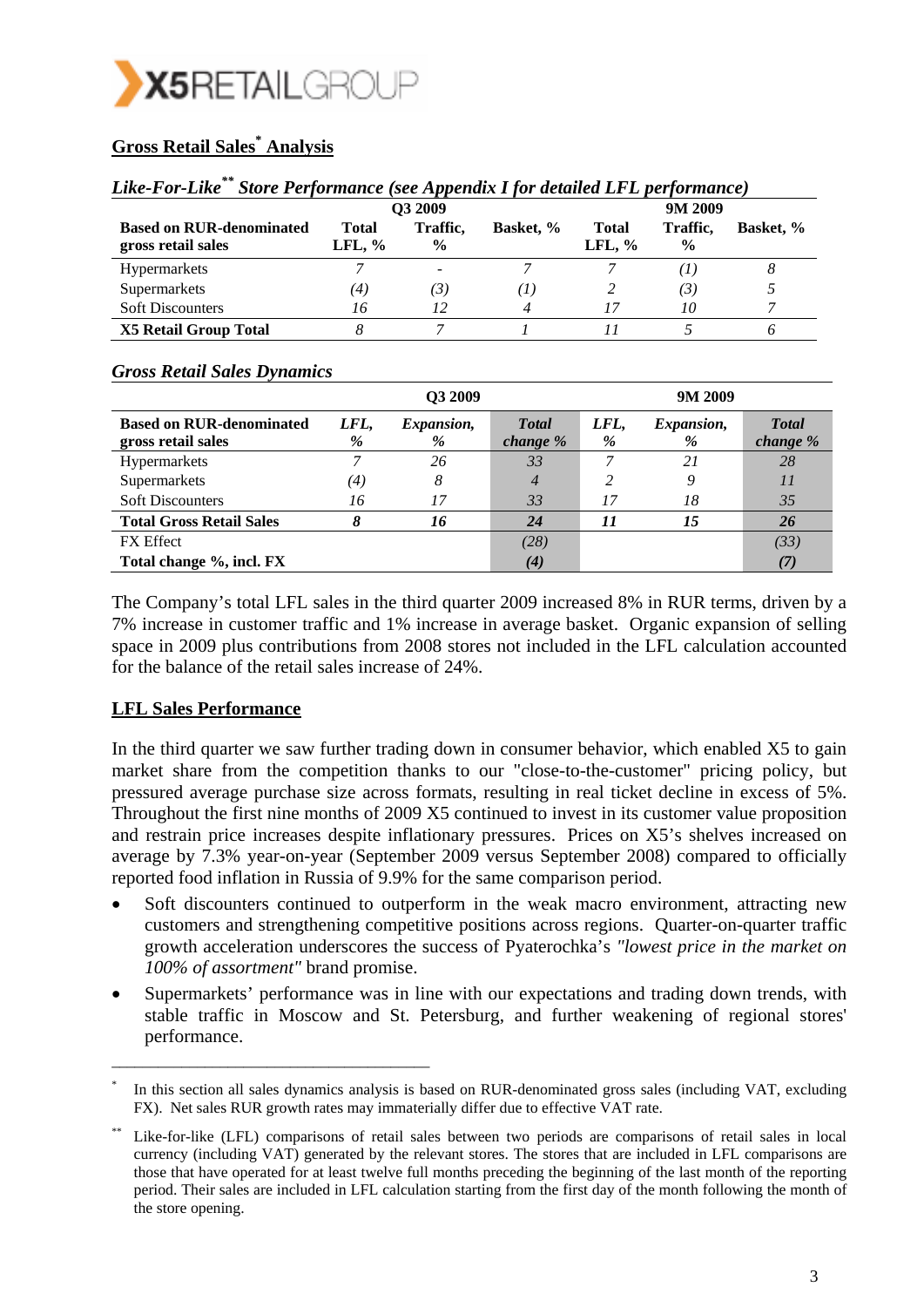

• Hypermarkets began to show positive traffic trends in Moscow and St. Petersburg as Karusel is gradually gaining consumer recognition. We continue to run aggressive promotions and marketing campaigns, building Karusel's brand and educating customers about our *"wide choice at a low price"* promise. The opening of our first non-food DC in the third quarter will enable X5 to strengthen our positions in non-food categories, by improving our non-food offers, increasing availability and obtaining better purchasing terms.

|                              |                  | As of     |           |         | <b>Net Added</b><br><b>Rebranding</b> |         |                |  |
|------------------------------|------------------|-----------|-----------|---------|---------------------------------------|---------|----------------|--|
|                              | <b>31-Dec-08</b> | 30-Jun-09 | 30-Sep-09 | 9M 2009 | Q3 2009                               | 9M 2009 | $vs$ 31-Dec-08 |  |
| Selling Space, sq. m.        |                  |           |           |         |                                       |         |                |  |
| Hypermarkets                 | 232,462          | 266.791   | 274,847   |         | 8,056                                 | 42,385  | 18%            |  |
| Supermarkets                 | 222,362          | 226,951   | 226,766   | (4,092) | (185)                                 | 4,403   | 2%             |  |
| <b>Soft Discounters</b>      | 419,207          | 442,090   | 461,121   | 4,092   | 19.032                                | 41,914  | 10%            |  |
| <b>X5 Retail Group Total</b> | 874.032          | 935,832   | 962,734   | -       | 26,902                                | 88,702  | 10%            |  |
|                              |                  |           |           |         |                                       |         |                |  |
| # of Stores                  |                  |           |           |         |                                       |         |                |  |
| Hypermarkets                 | 46               | 53        | 55        | -       | 2                                     | 9       | 20%            |  |
| Supermarkets                 | 207              | 211       | 210       | (5)     | (1)                                   | 3       | 1%             |  |
| <b>Soft Discounters</b>      | 848              | 900       | 952       | 5       | 52                                    | 104     | 12%            |  |
| <b>X5 Retail Group Total</b> | 1,101            | 1.164     | 1.217     |         | 53                                    | 116     | 11%            |  |

## **Expansion**

In the third quarter 2009, X5 added a net 53 stores, with the total net selling space of 26.9 thousand sq.m. Net addition of 52 discounters includes one store that was converted from supermarket to discounter format (in Lipetsk) and takes into account one store closing. The net number of supermarkets decreased by one store, as the Company opened two new supermarkets, closed two inefficient stores in the regions and converted one supermarket to a discounter format. Since the beginning of the year X5 has rebranded five supermarkets as discounters and closed a total of 19 stores (three supermarkets and 16 discounters), in order to maximise the efficiency of its store portfolio.

Overall, as at 30 September 2009 X5 was present in 42 cities of European Russia and the Urals, and also in Ukraine, and operated 1,217 stores in total. This includes 952 soft discounters, 210 supermarkets, and 55 hypermarket stores, with total net selling space of 962.7 thousand sq. m.

## **Franchisee Relationship Update**

As at 30 September 2009 the Company's franchisee store network totaled 586 stores across Russia, including 533 Pyaterochka and 53 Perekrestok-Express stores.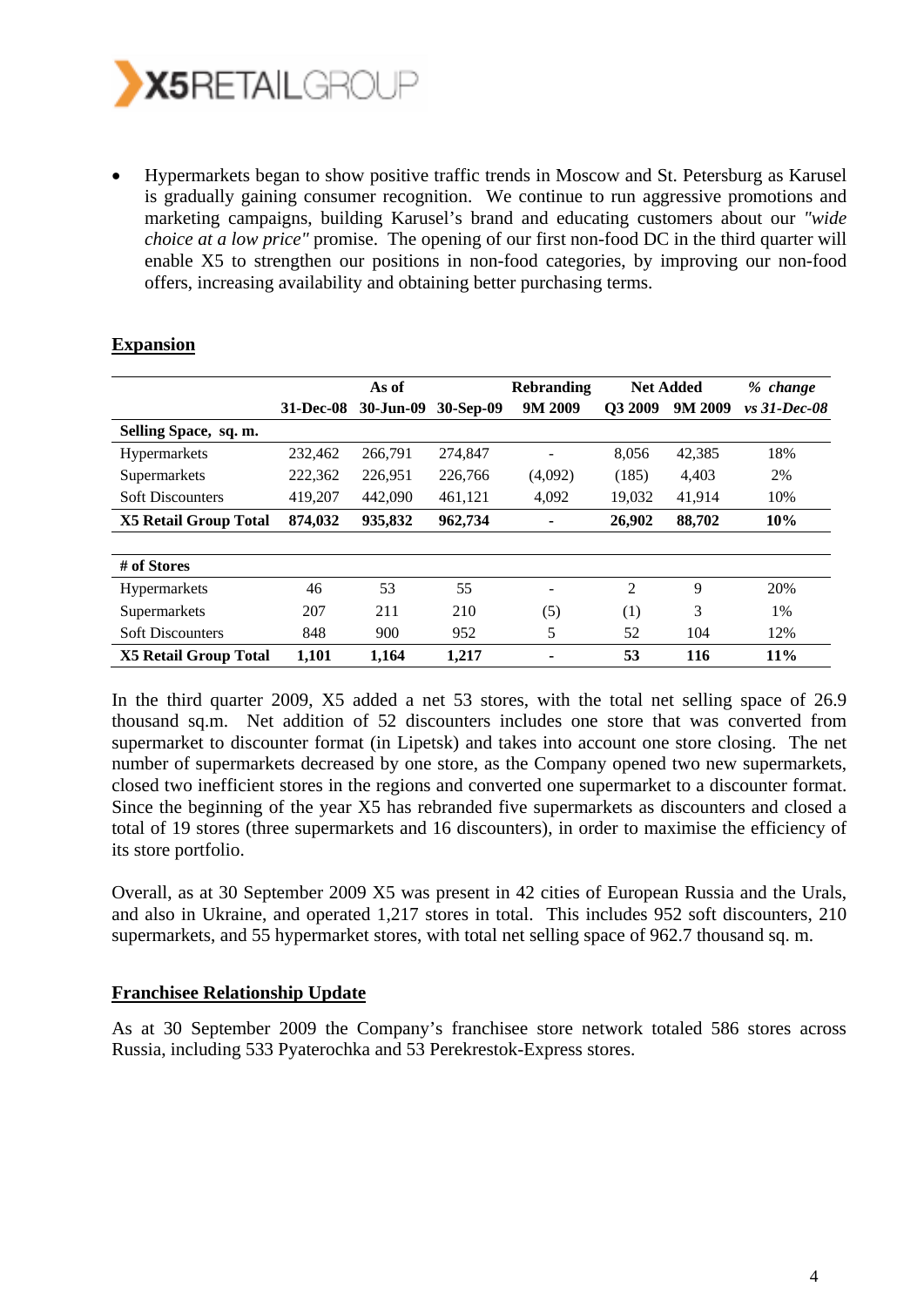

#### **Logistics Infrastructure Development**

In the third quarter 2009 X5 expanded its warehouse capacity by a net 65.6 thousand sq.m., opening its first non-food Distribution Centre (DC) in the Moscow region (25.6 thousand sq.m.), two new food DCs in the Perm region and St. Petersburg, and expanding storage capacity of existing DCs in the Moscow region, Voronezh, Samara, Rostov-on-Don and Kazan. The Company closed two inefficient DCs in Perm.

As a result, at 30 September 2009 the Group operated 23 DCs in 11 cities with overall warehouse capacity of 293.3 thousand sq.m. The Company's year-to-date supply centralisation level totaled 59% in (versus full year target of 57%), increasing X5's opportunities to drive efficiency and fund strategic investments in price and consumer loyalty.

| <b>Region</b>                | Warehouse space, '000 sq. m.<br>30-Sep-09 | $#$ of DCs<br>30-Sep-09 |
|------------------------------|-------------------------------------------|-------------------------|
| Central                      | 153.9                                     | 8                       |
| North-West                   | 55.2                                      | 5                       |
| Volgo-Vyatsky                | 17.5                                      |                         |
| Urals                        | 18.8                                      | 4                       |
| Centralno-Chernozemny        | 11.8                                      | 2                       |
| Sredne-Volzhsky              | 10.5                                      |                         |
| South                        | 12.6                                      | п                       |
| Privolzhsky                  | 13.1                                      |                         |
| <b>X5 Retail Group Total</b> | 293.3                                     | 23                      |

#### **Appendices**

- *I. LFL Store Performance by Format and Region*
- *II. Net Retail Sales Performance by Region*
- *III. Average Ticket and Number of Customers*
- *IV. Net Store Addition by Format and Region*
- *V. Financial Calendar for 2009*

#### *For further details please contact*

**Anna Kareva**  IR Director Tel.: +7 (495) 980-2729, ext. 22 216 *e-mail: anna.kareva@x5.ru*

 **Maxim Trapeznikov**  Head of PR Department Tel.: +7 (495) 662-8888, ext. 31 262 *e-mail: maxim.trapeznikov@x5.ru*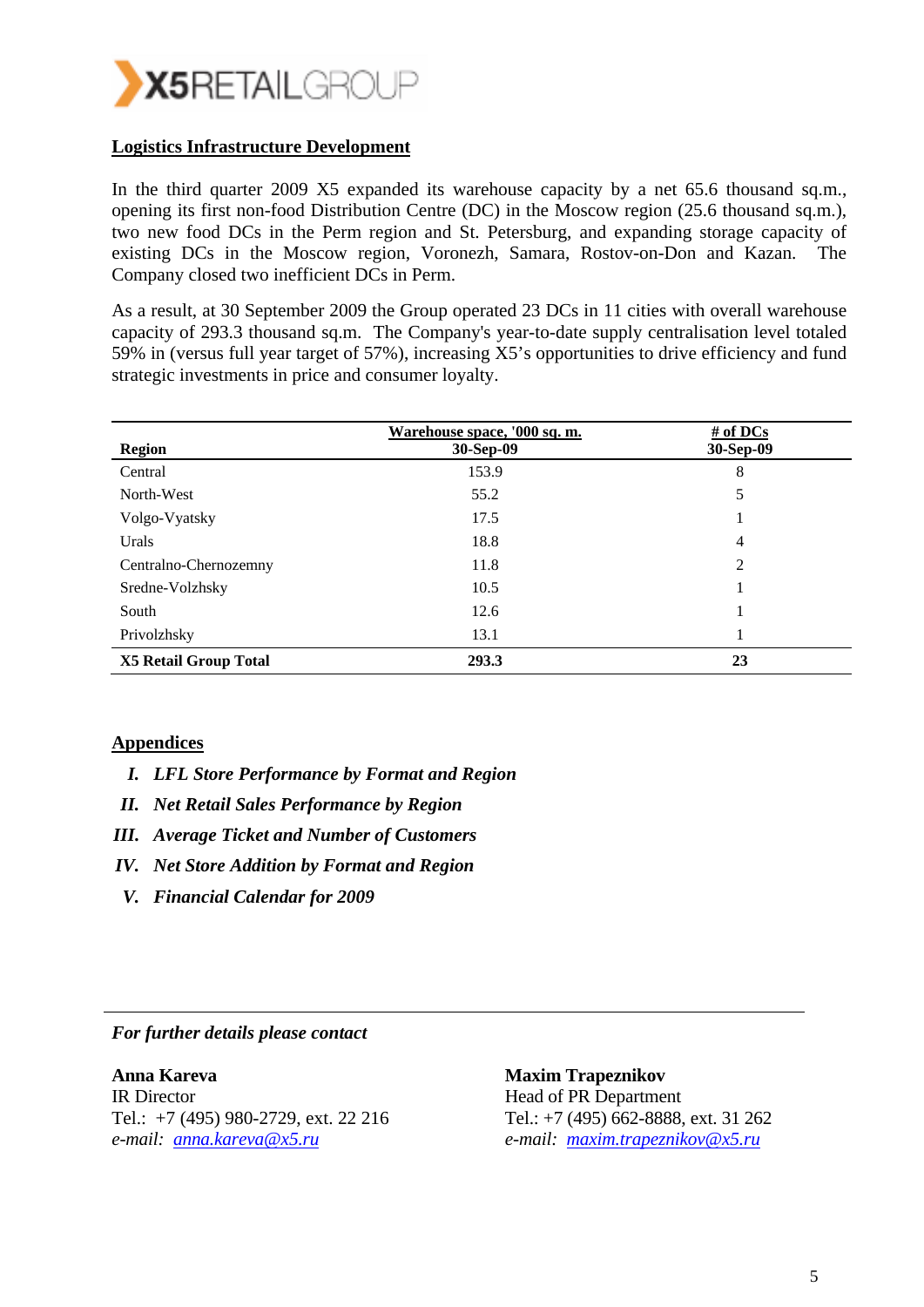

#### **Note to Editors:**

## **X5 Retail Group**

X5 Retail Group N.V. is Russia's largest retailer in terms of sales. The Company was created as a result of a merger between Pyaterochka (soft discounter chain) and Perekrestok (supermarket chain) on 18 May 2006. In June 2008, X5 acquired Karusel hypermarket chain and substantially strengthened its position in hypermarket format.

As at 30 September 2009, X5 had 1,217 Company-managed stores located in Moscow, St. Petersburg and other regions of European Russia, Urals and Ukraine, including 952 soft discount stores, 210 supermarkets and 55 hypermarkets.

As at 30 September 2009, X5's franchisees operated 586 stores across Russia.

For the full year 2008, X5's net sales including acquired Karusel business on a pro-forma basis totaled USD 8,892 mln, EBITDA reached USD 803 mln, and net profit adjusted for non-cash goodwill impairment charge amounted to USD 112 mln.

For the first half 2009 X5's net sales totaled USD 3,978 mln, EBITDA reached USD 347 mln, and net profit amounted to USD 48 mln. For the nine months 2009, net retail sales totaled USD 6,053 mln.

X5 Shareholder structure is as follows: Alfa Group – 47.9%, founders of Pyaterochka – 23.1%,  $X5$  Management – 1.9%, treasury shares – 0.1%, free float – 27.0%.

#### *Forward looking statements:*

*This announcement includes statements that are, or may be deemed to be, "forward-looking statements". These forward-looking statements can be identified by the fact that they do not only relate to historical or current events. Forward-looking statements often use words such as" anticipate", "target", "expect", "estimate", "intend", "expected", "plan", "goal" believe", or other words of similar meaning.* 

*By their nature, forward-looking statements involve risk and uncertainty because they relate to future events and circumstances, a number of which are beyond X5 Retail Group N.V.'s control. As a result, actual future results may differ materially from the plans, goals and expectations set out in these forward-looking statements.* 

*Any forward-looking statements made by or on behalf of X5 Retail Group N.V. speak only as at the date of this announcement. Save as required by any applicable laws or regulations, X5 Retail Group N.V. undertakes no obligation publicly to release the results of any revisions to any forward-looking statements in this document that may occur due to any change in its expectations or to reflect events or circumstances after the date of this document.*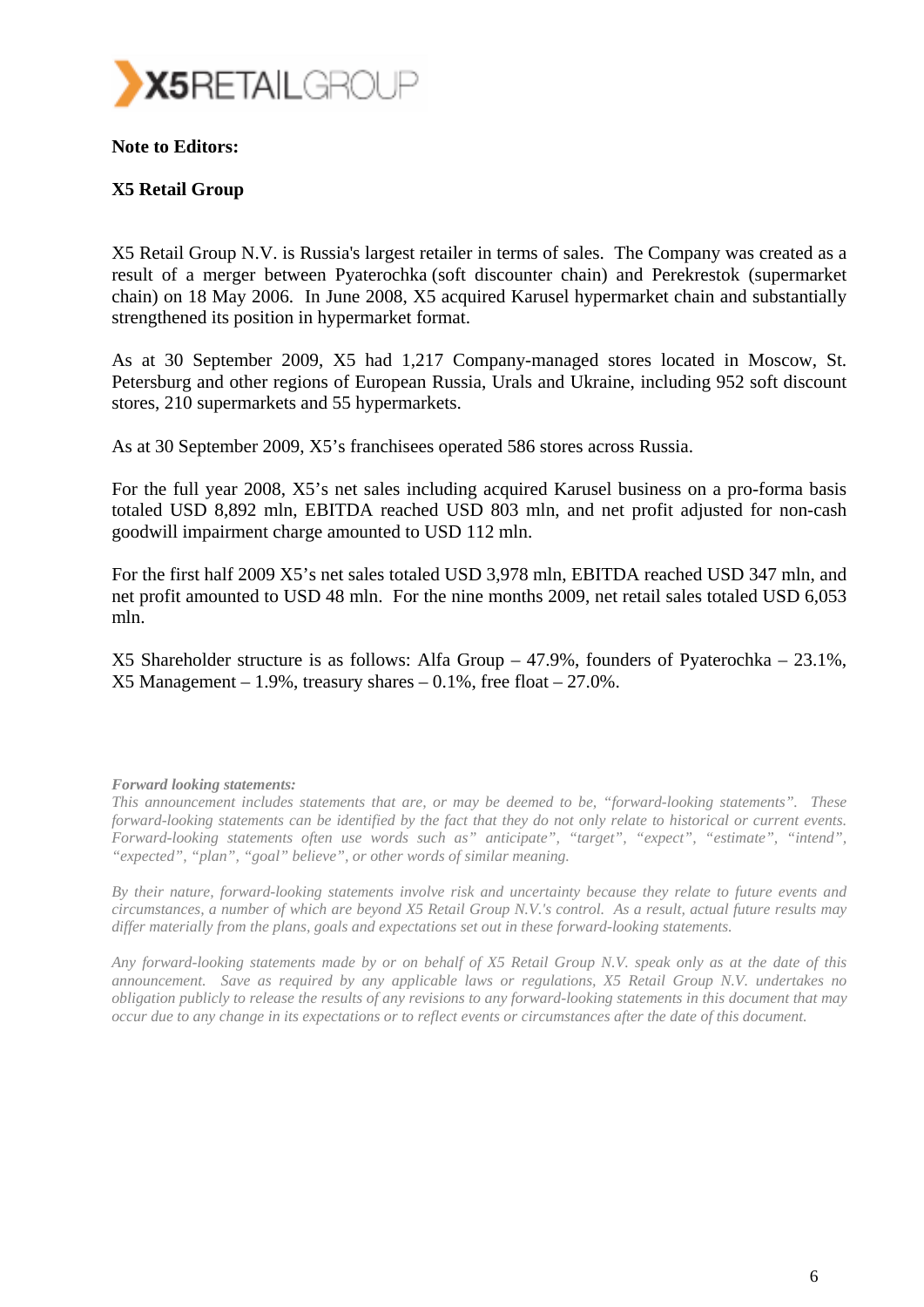

\_\_\_\_\_\_\_\_\_\_\_\_\_\_\_\_\_\_\_\_\_\_\_\_\_\_\_\_\_\_\_

# **Appendix I: LFL Store Performance by Format and Region\***

|                                |                             | Q3 2009        |                |                             | 9M 2009        |                |
|--------------------------------|-----------------------------|----------------|----------------|-----------------------------|----------------|----------------|
|                                | Total LFL,<br>$\frac{0}{0}$ | Traffic, %     | Basket, %      | Total LFL,<br>$\frac{0}{0}$ | Traffic, %     | Basket, %      |
| <b>Moscow &amp; the Moscow</b> |                             |                |                |                             |                |                |
| <b>Region</b>                  |                             |                |                |                             |                |                |
| Hypermarkets                   | 12                          | $\overline{4}$ | 8              | 9                           | $\overline{2}$ | 7              |
| Supermarkets                   |                             | (2)            | $\overline{c}$ | 7                           | (I)            | 8              |
| <b>Soft Discounters</b>        | 21                          | 14             | $\overline{7}$ | 23                          | 12             | 11             |
| <b>Total</b>                   | 12                          | 8              | $\overline{4}$ | 15                          | $\mathcal{I}$  | 8              |
| <b>St. Petersburg &amp;</b>    |                             |                |                |                             |                |                |
| North-West                     |                             |                |                |                             |                |                |
| Hypermarkets                   | 10                          | $\overline{4}$ | 6              | 9                           | 2              | 7              |
| Supermarkets                   | $\overline{c}$              | $\overline{4}$ | (2)            | 6                           | 2              | $\overline{4}$ |
| <b>Soft Discounters</b>        | 8                           | 9              | (1)            | 8                           | 5              | 3              |
| <b>Total</b>                   | 8                           | 8              | $\blacksquare$ | $\boldsymbol{8}$            | $\overline{4}$ | $\overline{4}$ |
| <b>Regions</b>                 |                             |                |                |                             |                |                |
| Hypermarkets                   | (3)                         | (6)            | 3              |                             | (6)            | 6              |
| Supermarkets                   | (17)                        | (9)            | (8)            | (11)                        | (8)            | (3)            |
| <b>Soft Discounters</b>        | 23                          | 17             | 6              | 24                          | 15             | 9              |
| <b>Total</b>                   | $\theta$                    | $\overline{4}$ | (4)            | $\mathfrak{Z}$              | $\mathfrak{Z}$ | $\blacksquare$ |
| <b>X5 Retail Group</b>         |                             |                |                |                             |                |                |
| Hypermarkets                   | 7                           |                | 7              | 7                           | (I)            | 8              |
| Supermarkets                   | (4)                         | (3)            | (I)            | 2                           | (3)            | 5              |
| <b>Soft Discounters</b>        | 16                          | 12             | $\overline{4}$ | 17                          | 10             | $\overline{7}$ |
| <b>X5 Retail Group Total</b>   | 8                           | $\overline{7}$ | 1              | 11                          | 5              | 6              |

<sup>\*</sup> Based on RUR-denominated gross sales (including VAT, excluding FX). Net sales RUR growth rates may immaterially differ due to effective VAT rate.

Like-for-like comparisons of retail sales between two periods are comparisons of retail sales in local currency (including VAT) generated by the relevant stores. The stores that are included in like-for-like comparisons are those that have operated for at least twelve full months preceding the beginning of the last month of the reporting period. Their sales are included in like-for-like calculation starting from the first day of the month following the month of the store opening. The like-for-like comparison for each store takes into account retail sales generated by that store during the same months it was in operation in both the reporting period and the period of comparison. The retail sales of all the relevant stores in the relevant months are then aggregated and compared. Like-for-like sales are calculated on the basis of traffic and basket amounts of relevant stores in the period under review.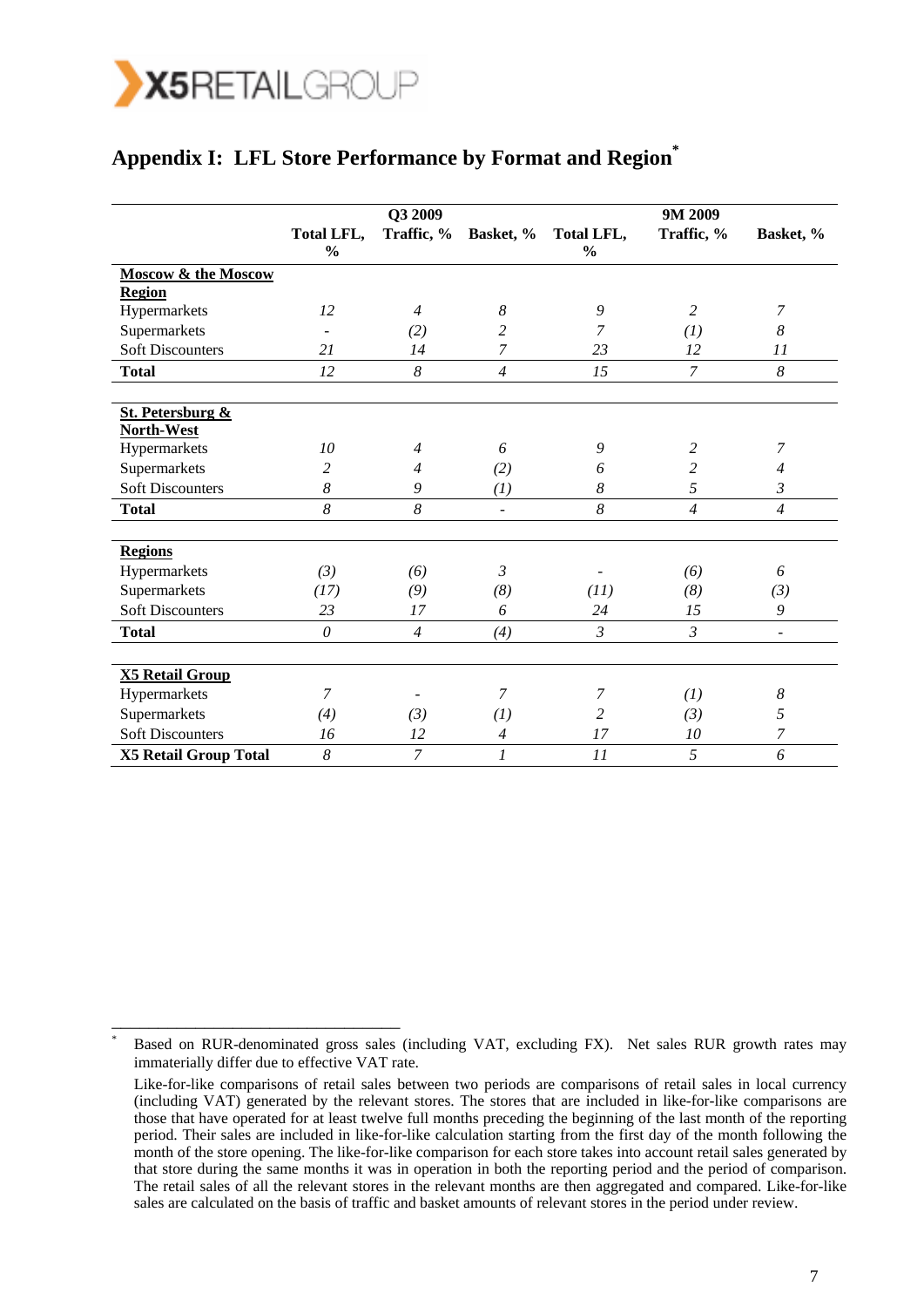

# **Appendix II: Net Retail Sales Performance by Region**

|                               |         |                     | % change    |         |         | % change    |
|-------------------------------|---------|---------------------|-------------|---------|---------|-------------|
| USD mln                       | Q3 2009 | O <sub>3</sub> 2008 | $v$ -0- $v$ | 9M 2009 | 9M 2008 | $y - 0 - y$ |
| Moscow & the Region           | 1,067.1 | 1.098.3             | (3%)        | 3,120.1 | 3,266.0 | (4%)        |
| St. Petersburg & North-West   | 588.8   | 661.1               | $11\%)$     | 1.720.7 | 2,023.7 | (15%)       |
| Other Regions                 | 438.4   | 417.7               | 5%          | 1.212.4 | 1.189.0 | 2%          |
| <b>Total Net Retail Sales</b> | 2.094.2 | 2,177.0             | (4%)        | 6.053.2 | 6.478.7 | (7%)        |

|                               |          |          | <i>%change</i> |           |           | <i>%change</i> |
|-------------------------------|----------|----------|----------------|-----------|-----------|----------------|
| <b>RUR</b> mln                |          |          | $v$ -0- $v$    |           |           | $y - 0 - y$    |
| Moscow & the Region           | 33,456.5 | 26,627.7 | 26%            | 101,346.2 | 78,531.5  | 29%            |
| St. Petersburg & North-West   | 18,459.9 | 16.034.4 | 15%            | 55.889.3  | 48,661.4  | 15%            |
| Other Regions                 | 13,784.4 | 10.121.7 | 36%            | 39.379.6  | 28,589.4  | 38%            |
| <b>Total Net Retail Sales</b> | 65,700.8 | 52,783.8 | 24%            | 196,615.2 | 155,782.2 | 26%            |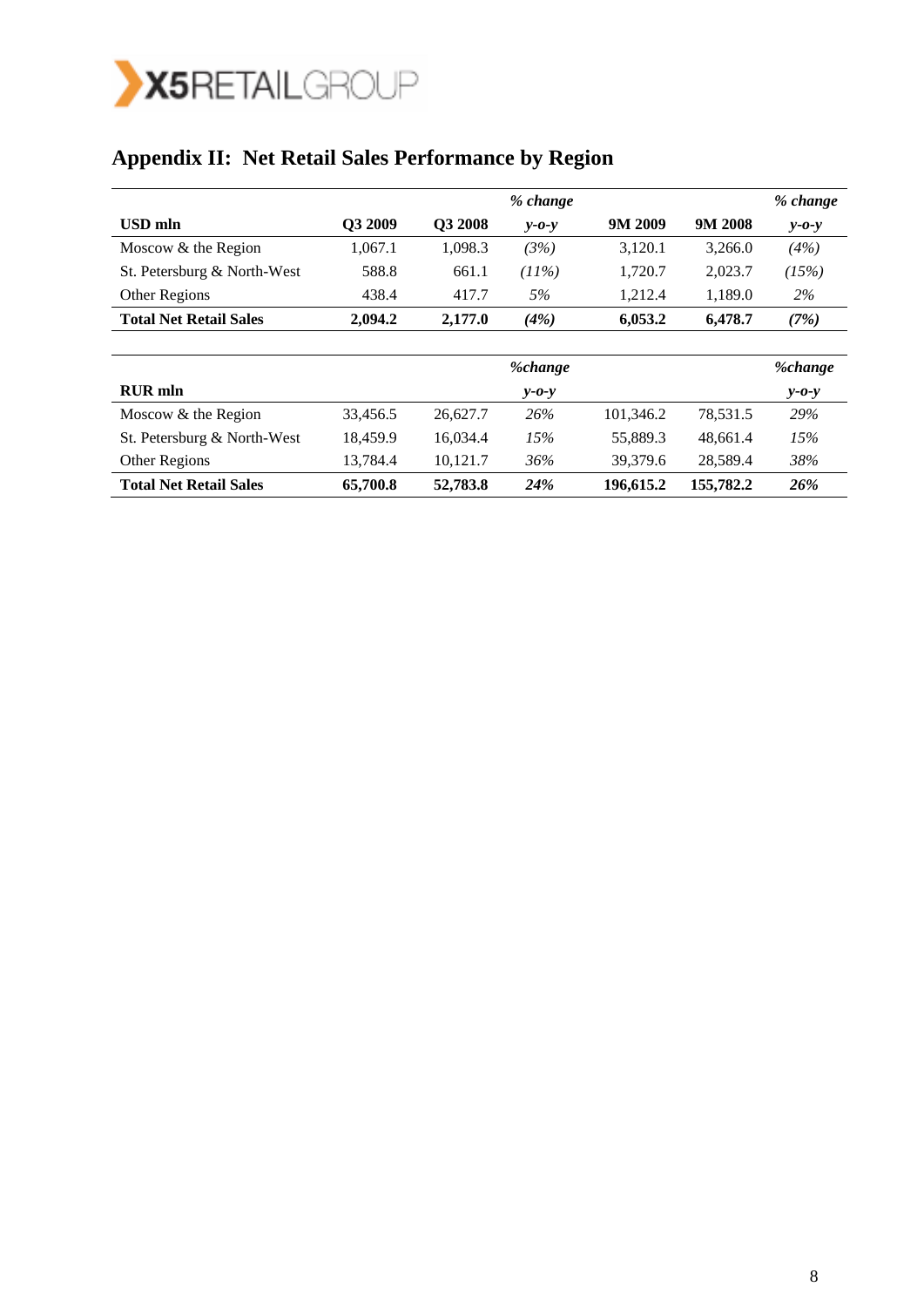

|                              |         |         | % change,   |         |         | % change,   |
|------------------------------|---------|---------|-------------|---------|---------|-------------|
|                              | Q3 2009 | Q3 2008 | $v$ -0- $v$ | 9M 2009 | 9M 2008 | $y - 0 - y$ |
| <b>Average Ticket, RUR</b>   |         |         |             |         |         |             |
| <b>Hypermarkets</b>          | 594.8   | 577.3   | 3%          | 599.3   | 576.8   | 4%          |
| Supermarkets                 | 337.8   | 339.6   | (1%)        | 355.4   | 340.2   | $4\%$       |
| <b>Soft Discounters</b>      | 242.7   | 238.2   | 2%          | 249.7   | 238.8   | 5%          |
| <b>X5 Retail Group Total</b> | 299.7   | 298.1   | $1\%$       | 309.7   | 299.8   | 3%          |
|                              |         |         |             |         |         |             |
| <b>Average Ticket, USD</b>   |         |         |             |         |         |             |
| <b>Hypermarkets</b>          | 18.9    | 23.8    | (21%)       | 18.5    | 24.0    | (23%)       |
| Supermarkets                 | 10.8    | 14.0    | (23%)       | 10.9    | 14.2    | (23%)       |
| <b>Soft Discounters</b>      | 7.7     | 9.8     | (21%)       | 7.7     | 9.9     | (23%)       |
| <b>X5 Retail Group Total</b> | 9.6     | 12.3    | (22%)       | 9.5     | 12.5    | (24%)       |
|                              |         |         |             |         |         |             |
| # of Customers, mln.         |         |         |             |         |         |             |
| Hypermarkets                 | 25.3    | 19.6    | 29%         | 72.3    | 58.7    | 23%         |
| Supermarkets                 | 56.1    | 53.7    | 4%          | 171.6   | 161.0   | 7%          |
| <b>Soft Discounters</b>      | 168.5   | 128.6   | 31%         | 479.4   | 372.8   | 29%         |
| <b>X5 Retail Group Total</b> | 249.8   | 201.9   | 24%         | 723.2   | 592.5   | 22%         |

# **Appendix III: Average Ticket and Number of Customers**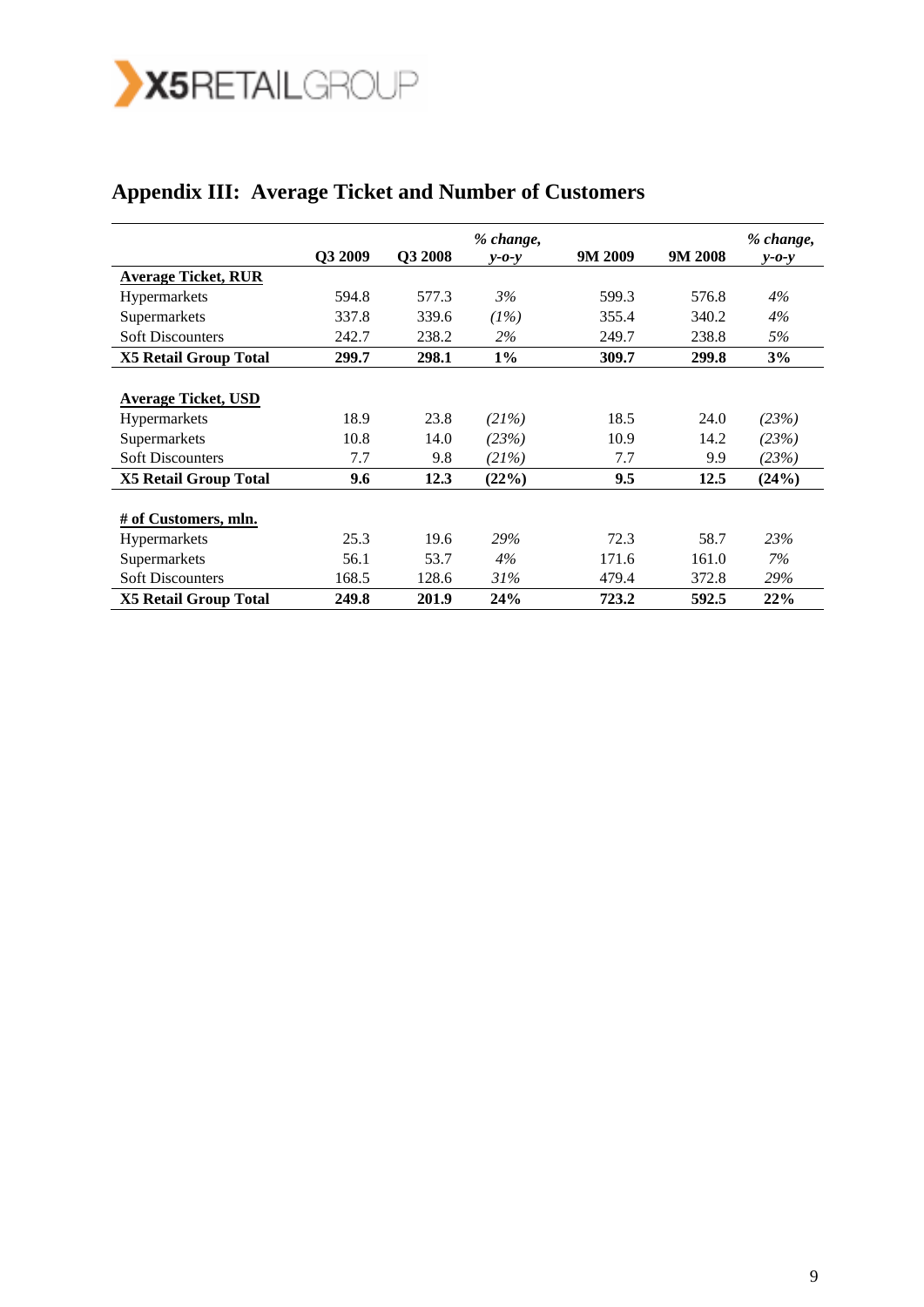

|                                           |       | As of                         |       | <b>Rebranding</b> |     | <b>Net Added</b> | % change     |
|-------------------------------------------|-------|-------------------------------|-------|-------------------|-----|------------------|--------------|
| # of Stores                               |       | 31-Dec-08 30-Jun-09 30-Sep-09 |       | 9M 2009           |     | Q3 2009 9M 2009  | vs 31-Dec-08 |
| Moscow & the                              |       |                               |       |                   |     |                  |              |
| <b>Moscow Region</b>                      |       |                               |       |                   |     |                  |              |
| Hypermarkets                              | 10    | 13                            | 13    |                   |     | 3                | 30%          |
| Supermarkets                              | 114   | 119                           | 120   |                   | 1   | 6                | 5%           |
| <b>Soft Discounters</b>                   | 368   | 380                           | 398   |                   | 18  | 30               | 8%           |
| <b>Total</b>                              | 492   | 512                           | 531   | ۰                 | 19  | 39               | 8%           |
| <b>St. Petersburg &amp;</b><br>North-West |       |                               |       |                   |     |                  |              |
| Hypermarkets                              | 15    | 15                            | 16    |                   | 1   | 1                | 7%           |
| Supermarkets                              | 20    | 21                            | 21    |                   |     | 1                | 5%           |
| <b>Soft Discounters</b>                   | 276   | 278                           | 288   |                   | 10  | 12               | 4%           |
| <b>Total</b>                              | 311   | 314                           | 325   | ۰                 | 11  | 14               | 5%           |
| <b>Regions</b>                            |       |                               |       |                   |     |                  |              |
| Hypermarkets                              | 21    | 25                            | 26    |                   | 1   | 5                | 24%          |
| Supermarkets                              | 73    | 71                            | 69    | (5)               | (2) | (4)              | (5%)         |
| <b>Soft Discounters</b>                   | 204   | 242                           | 266   | 5                 | 24  | 62               | 30%          |
| <b>Total</b>                              | 298   | 338                           | 361   | ÷,                | 23  | 63               | 21%          |
| <b>X5 Retail Group</b>                    |       |                               |       |                   |     |                  |              |
| Hypermarkets                              | 46    | 53                            | 55    |                   | 2   | 9                | 20%          |
| Supermarkets                              | 207   | 211                           | 210   | (5)               | (1) | 3                | 1%           |
| <b>Soft Discounters</b>                   | 848   | 900                           | 952   | 5                 | 52  | 104              | 12%          |
| <b>X5 Retail Group Total</b>              | 1,101 | 1,164                         | 1,217 | ۰                 | 53  | 116              | 11%          |

# **Appendix IV: Net Store Addition by Format and Region**